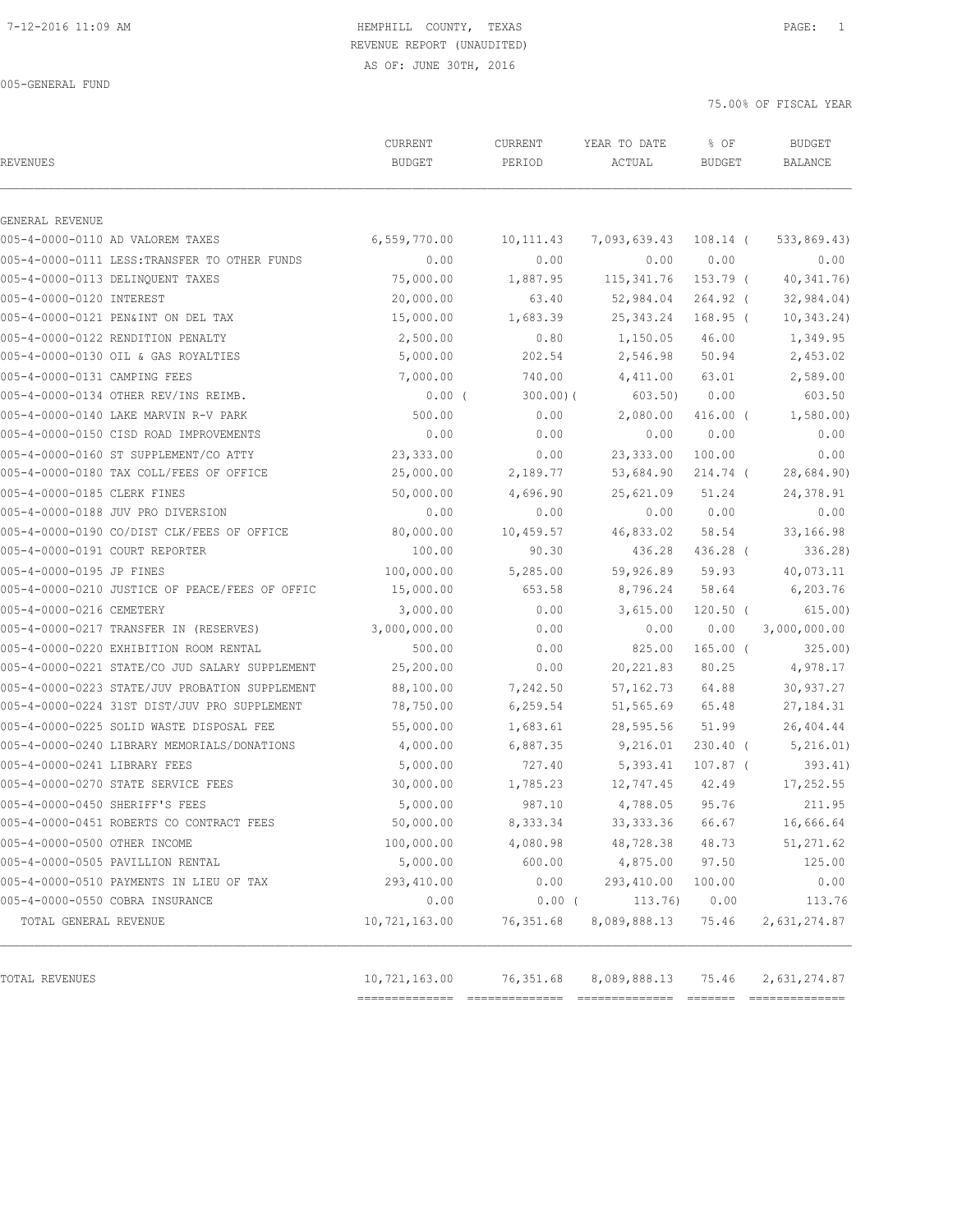AS OF: JUNE 30TH, 2016

008-LAW LIBRARY

| REVENUES                                   | <b>CURRENT</b><br><b>BUDGET</b> | CURRENT<br>PERIOD | YEAR TO DATE<br>ACTUAL | % OF<br>BUDGET | BUDGET<br><b>BALANCE</b> |
|--------------------------------------------|---------------------------------|-------------------|------------------------|----------------|--------------------------|
|                                            |                                 |                   |                        |                |                          |
| GENERAL REVENUE                            |                                 |                   |                        |                |                          |
| 008-4-0000-0110 TRANSFER FROM FUND BALANCE | 0.00                            | 0.00              | 0.00                   | 0.00           | 0.00                     |
| 008-4-0000-0550 COURT FEES-LAW/LIB         | 2,400.00                        | 385.00            | 1,575.00               | 65.63          | 825.00                   |
| TOTAL GENERAL REVENUE                      | 2,400.00                        | 385.00            | 1,575.00               | 65.63          | 825.00                   |
|                                            |                                 |                   |                        |                |                          |
| TOTAL REVENUES                             | 2,400.00                        | 385.00            | 1,575.00               | 65.63          | 825.00                   |
|                                            |                                 |                   |                        |                |                          |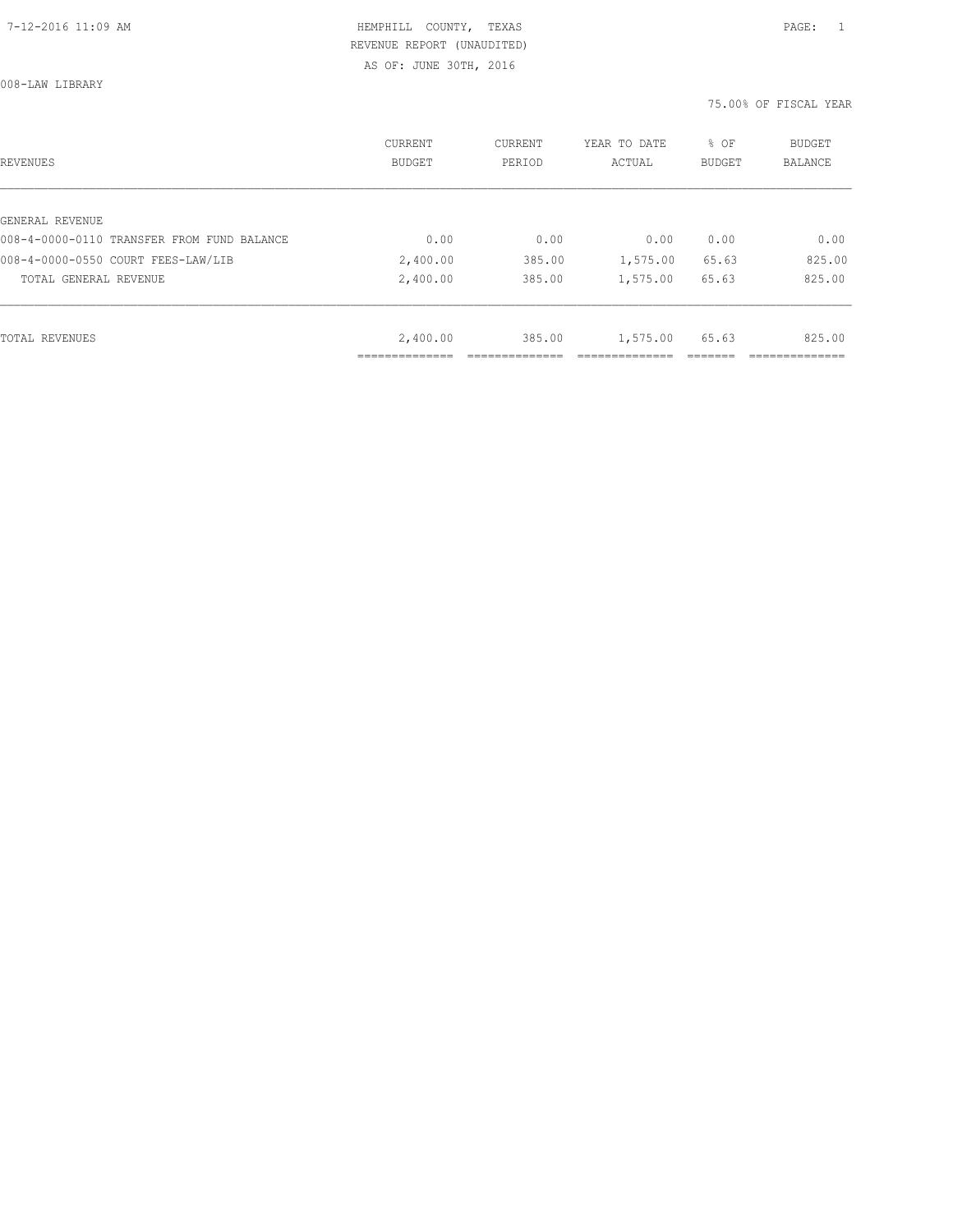009-SECURITY FEE

| REVENUES                                   | CURRENT<br><b>BUDGET</b> | CURRENT<br>PERIOD | YEAR TO DATE<br>ACTUAL | % OF<br>BUDGET | BUDGET<br><b>BALANCE</b> |
|--------------------------------------------|--------------------------|-------------------|------------------------|----------------|--------------------------|
|                                            |                          |                   |                        |                |                          |
| GENERAL REVENUE                            |                          |                   |                        |                |                          |
| 009-4-0000-0110 TRANSFER FROM FUND BALANCE | 50,000.00                | 0.00              | 0.00                   | 0.00           | 50,000.00                |
| 009-4-0000-0191 COURTHOUSE SECURITY FEE    | 8,000.00                 | 551.32            | 3,432.62               | 42.91          | 4,567.38                 |
| TOTAL GENERAL REVENUE                      | 58,000.00                | 551.32            | 3,432.62               | 5.92           | 54,567.38                |
|                                            |                          |                   |                        |                |                          |
| TOTAL REVENUES                             | 58,000.00                | 551.32            | 3,432.62               | 5.92           | 54,567.38                |
|                                            |                          |                   |                        |                |                          |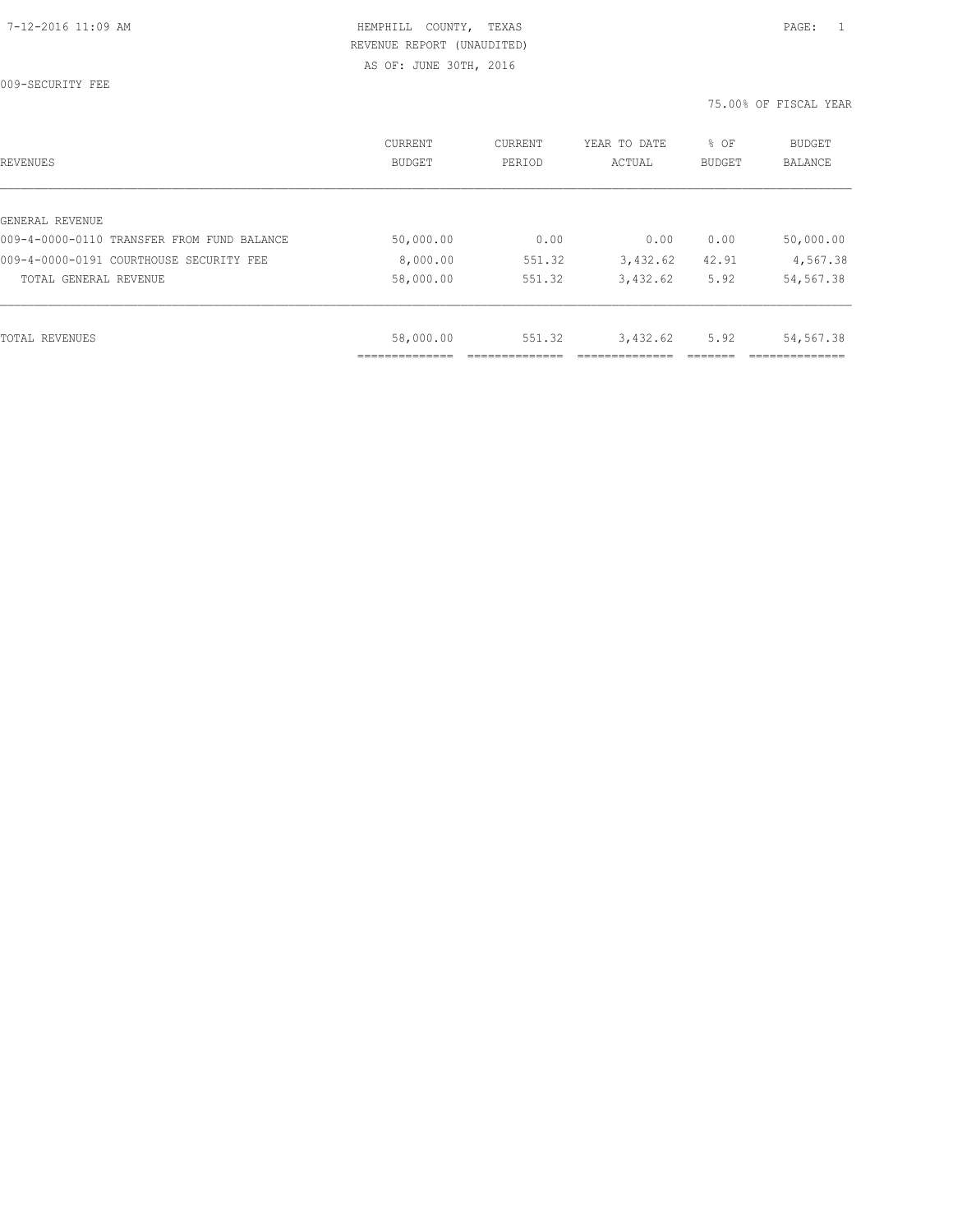010-AIRPORT

| REVENUES                                   | <b>CURRENT</b><br>BUDGET | CURRENT<br>PERIOD | YEAR TO DATE<br>ACTUAL | % OF<br><b>BUDGET</b> | <b>BUDGET</b><br>BALANCE |
|--------------------------------------------|--------------------------|-------------------|------------------------|-----------------------|--------------------------|
|                                            |                          |                   |                        |                       |                          |
| GENERAL REVENUE                            |                          |                   |                        |                       |                          |
| 010-4-0000-0110 AD VALOREM TAX TRANSFER    | 80,450.00                | 0.00              | 80,450.00              | 100.00                | 0.00                     |
| 010-4-0000-0120 INTEREST-AIRPORT           | 50.00                    | 13.55             | 249.33                 | 498.66 (              | 199.33)                  |
| 010-4-0000-0320 CHAMBER OF COMMERCE        | 0.00                     | 0.00              | 1,920.00               | $0.00$ (              | 1,920.00                 |
| 010-4-0000-0325 FUEL SALES                 | 150,000.00               | 7,176.62          | 79,551.02              | 53.03                 | 70,448.98                |
| 010-4-0000-0326 RENT-HANGARS               | 4,000.00                 | 3,891.59          | 7,204.09               | $180.10$ (            | 3, 204.09                |
| 010-4-0000-0500 OTHER RECEIPTS             | 0.00                     | 0.00              | 0.00                   | 0.00                  | 0.00                     |
| 010-4-0000-0510 REIMBURSEMENT FROM STATE   | 0.00                     | 0.00              | 60,525.84              | $0.00$ (              | 60, 525.84)              |
| 010-4-0000-0600 TRANSFER FROM FUND BALANCE | 100,000.00               | 0.00              | 0.00                   | 0.00                  | 100,000.00               |
| TOTAL GENERAL REVENUE                      | 334,500.00               | 11,081.76         | 229,900.28             | 68.73                 | 104,599.72               |
| TOTAL REVENUES                             | 334,500.00               | 11,081.76         | 229,900.28             | 68.73                 | 104,599.72               |
|                                            | ==============           |                   |                        |                       |                          |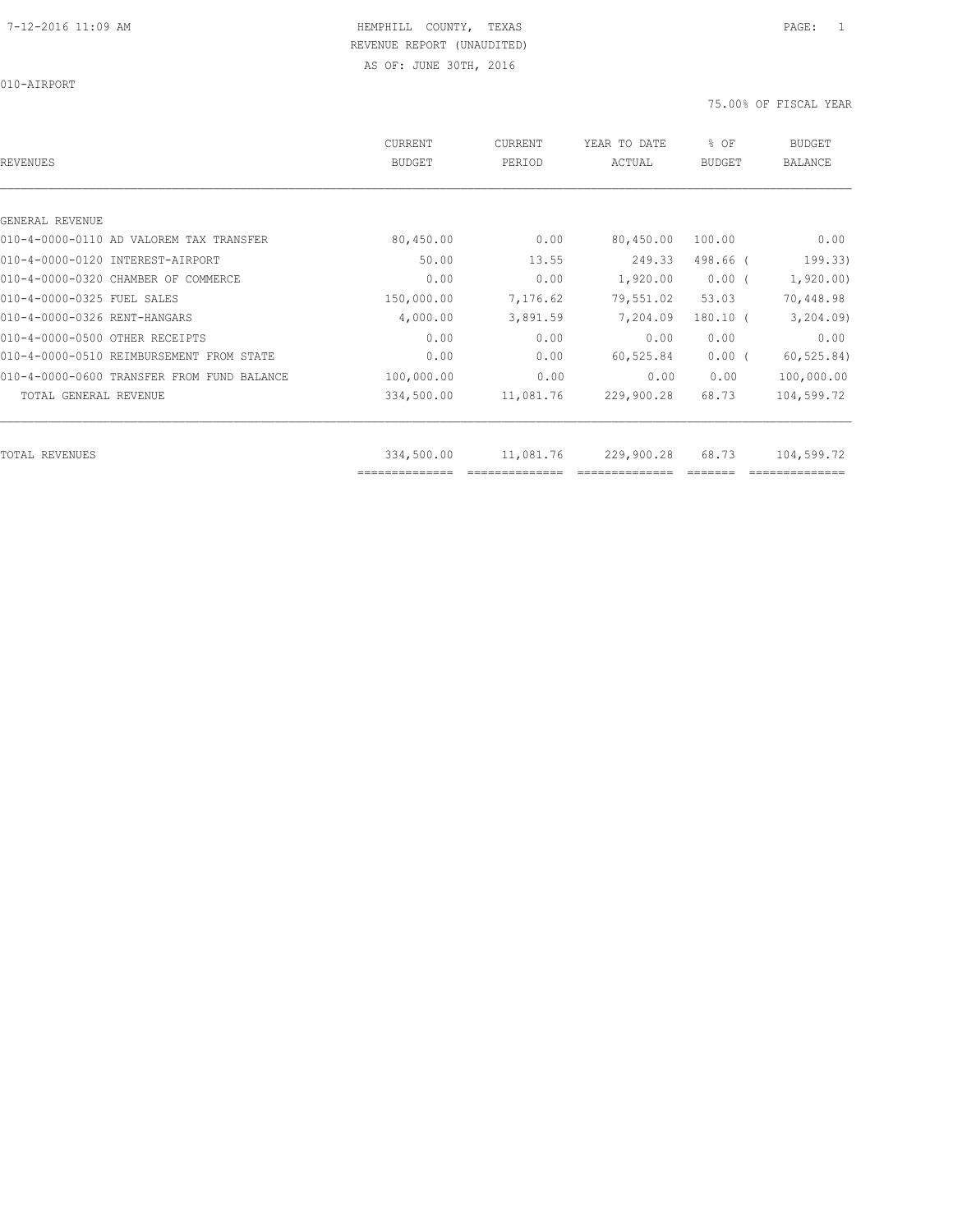| REVENUES                                       | CURRENT<br><b>BUDGET</b>     | <b>CURRENT</b><br>PERIOD | YEAR TO DATE<br>ACTUAL | % OF<br>BUDGET | <b>BUDGET</b><br><b>BALANCE</b> |
|------------------------------------------------|------------------------------|--------------------------|------------------------|----------------|---------------------------------|
|                                                |                              |                          |                        |                |                                 |
| GENERAL REVENUE                                |                              |                          |                        |                |                                 |
| 011-4-0000-0110 TRANSFER FROM FUND BALANCE     | 200,000.00                   | 0.00                     | 0.00                   | 0.00           | 200,000.00                      |
| 011-4-0000-0120 INTEREST                       | 300.00                       | 0.00                     | 0.00                   | 0.00           | 300.00                          |
| 011-4-0000-0121 PEN&INT ON DEL TAX             | 800.00                       | 90.81                    | 1,368.71               | $171.09$ (     | 568.71)                         |
| 011-4-0000-0122 RENDITION PENALTY              | 0.00                         | 0.04                     | 60.71                  | 0.00(          | 60.71)                          |
| 011-4-0000-0280 FARM TO MARKET TAXES           | 364,376.00                   | 563.98                   | 395, 279.15            | $108.48$ (     | 30, 903.15                      |
| 011-4-0000-0281 DELINOUENT TAXES               | 2,000.00                     | 97.76                    | 6,057.18               | $302.86$ (     | 4,057.18                        |
| 011-4-0000-0290 LATERAL ROAD                   | 2,500.00                     | 0.00                     | 2,088.33               | 83.53          | 411.67                          |
| 011-4-0000-0295 BANKHEAD-JONES FARM TENANT ACT | 3,000.00                     | 0.00                     | 2,508.07               | 83.60          | 491.93                          |
| 011-4-0000-0300 AUTO REGISTRATION              | 50,000.00                    | 5,059.91                 | 38,815.47              | 77.63          | 11,184.53                       |
| 011-4-0000-0500 OTHER RECEIPTS                 | 2,000.00                     | 34.48                    | 5,595.32               | $279.77-1$     | 3, 595.32)                      |
| 011-4-0000-0510 GRANT FUNDS                    | 0.00                         | 0.00                     | 0.00                   | 0.00           | 0.00                            |
| TOTAL GENERAL REVENUE                          | 624,976.00                   | 5,846.98                 | 451,772.94             | 72.29          | 173,203.06                      |
|                                                |                              |                          |                        |                |                                 |
| TOTAL REVENUES                                 | 624,976.00<br>============== | 5,846.98                 | 451,772.94             | 72.29          | 173,203.06                      |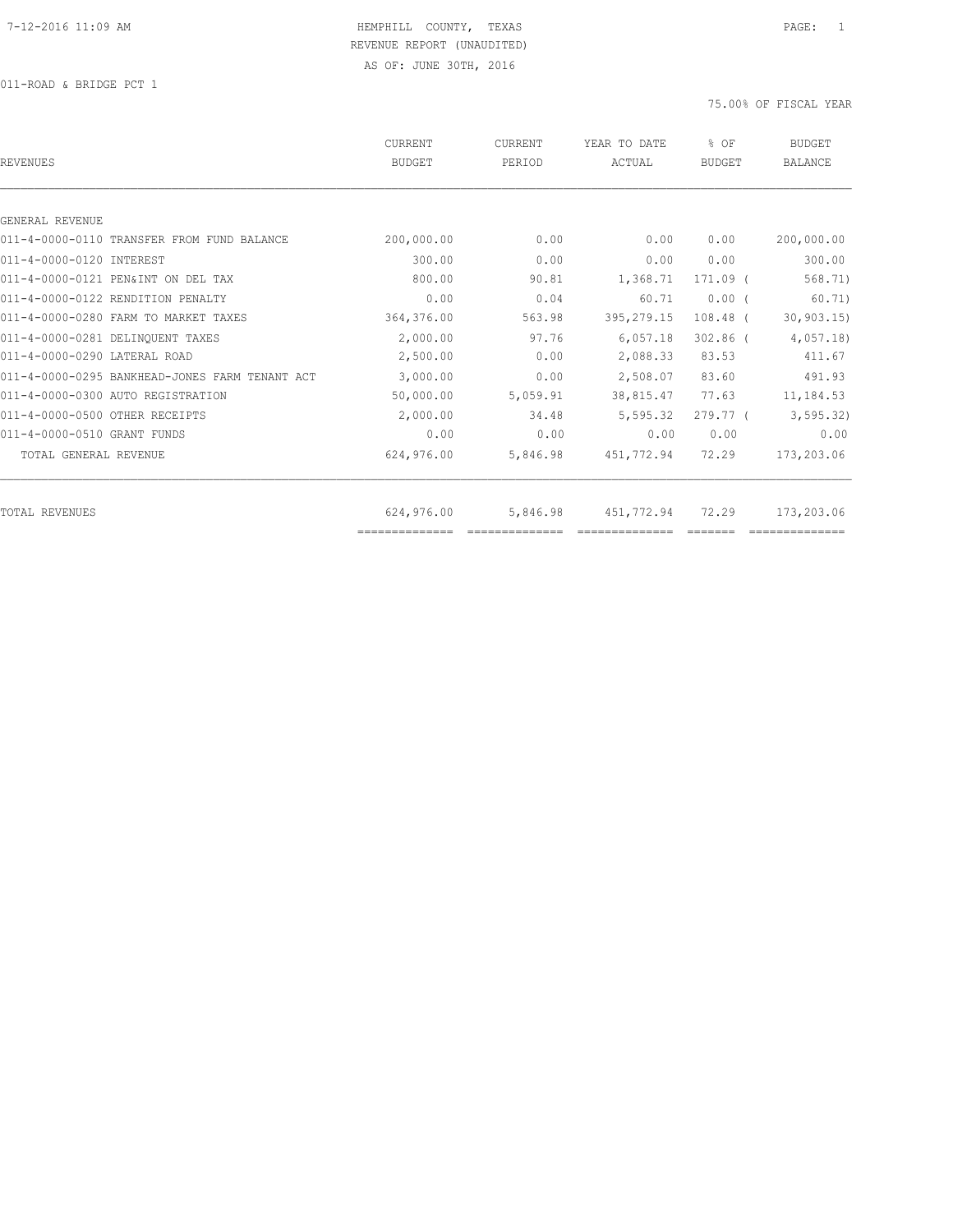| <b>REVENUES</b>                                | <b>CURRENT</b><br><b>BUDGET</b> | <b>CURRENT</b><br>PERIOD | YEAR TO DATE<br>ACTUAL | $8$ OF<br><b>BUDGET</b> | <b>BUDGET</b><br><b>BALANCE</b> |
|------------------------------------------------|---------------------------------|--------------------------|------------------------|-------------------------|---------------------------------|
|                                                |                                 |                          |                        |                         |                                 |
| GENERAL REVENUE                                |                                 |                          |                        |                         |                                 |
| 012-4-0000-0110 TRANSFER FROM FUND BALANCE     | 500,000.00                      | 0.00                     | 0.00                   | 0.00                    | 500,000.00                      |
| 012-4-0000-0120 INTEREST                       | 250.00                          | 0.00                     | 0.00                   | 0.00                    | 250.00                          |
| 012-4-0000-0121 PEN&INT ON DEL TAX             | 1,000.00                        | 96.32                    | 1,451.76               | 145.18 (                | 451.76)                         |
| 012-4-0000-0122 RENDITION PENALTY              | 0.00                            | 0.05                     | 64.44                  | 0.00(                   | 64.44)                          |
| 012-4-0000-0280 FARM TO MARKET TAXES           | 386,460.00                      | 598.18                   | 419,235.43             | $108.48$ (              | 32, 775.43                      |
| 012-4-0000-0281 DELINQUENT TAXES               | 4,000.00                        | 103.70                   | 6,424.24               | $160.61$ (              | 2,424.24)                       |
| 012-4-0000-0290 LATERAL ROAD                   | 2,500.00                        | 0.00                     | 2,214.89               | 88.60                   | 285.11                          |
| 012-4-0000-0295 BANKHEAD-JONES FARM TENANT ACT | 3,000.00                        | 0.00                     | 2,660.08               | 88.67                   | 339.92                          |
| 012-4-0000-0300 AUTO REGISTRATION              | 50,000.00                       | 5,366.61                 | 41,167.98              | 82.34                   | 8,832.02                        |
| 012-4-0000-0350 ROAD CROSSING PERMITS          | 500.00                          | 0.00                     | 1,125.00               | $225.00$ $($            | 625.00                          |
| 012-4-0000-0500 OTHER RECEIPTS                 | 1,000.00                        | 36.58                    |                        | 11,567.64 1,156.76 (    | 10, 567.64)                     |
| 012-4-0000-0510 GUARANTEED BUYBACK             | 0.00                            | 0.00                     | 0.00                   | 0.00                    | 0.00                            |
| 012-4-0000-0700 EXPENDABLE FUND BALANCE@10/01/ | 0.00                            | 0.00                     | 0.00                   | 0.00                    | 0.00                            |
| TOTAL GENERAL REVENUE                          | 948,710.00                      | 6,201.44                 | 485,911.46             | 51.22                   | 462,798.54                      |
| <b>TOTAL REVENUES</b>                          | 948,710.00                      | 6,201.44                 | 485, 911.46            | 51.22                   | 462,798.54                      |
|                                                | ==============                  |                          |                        |                         |                                 |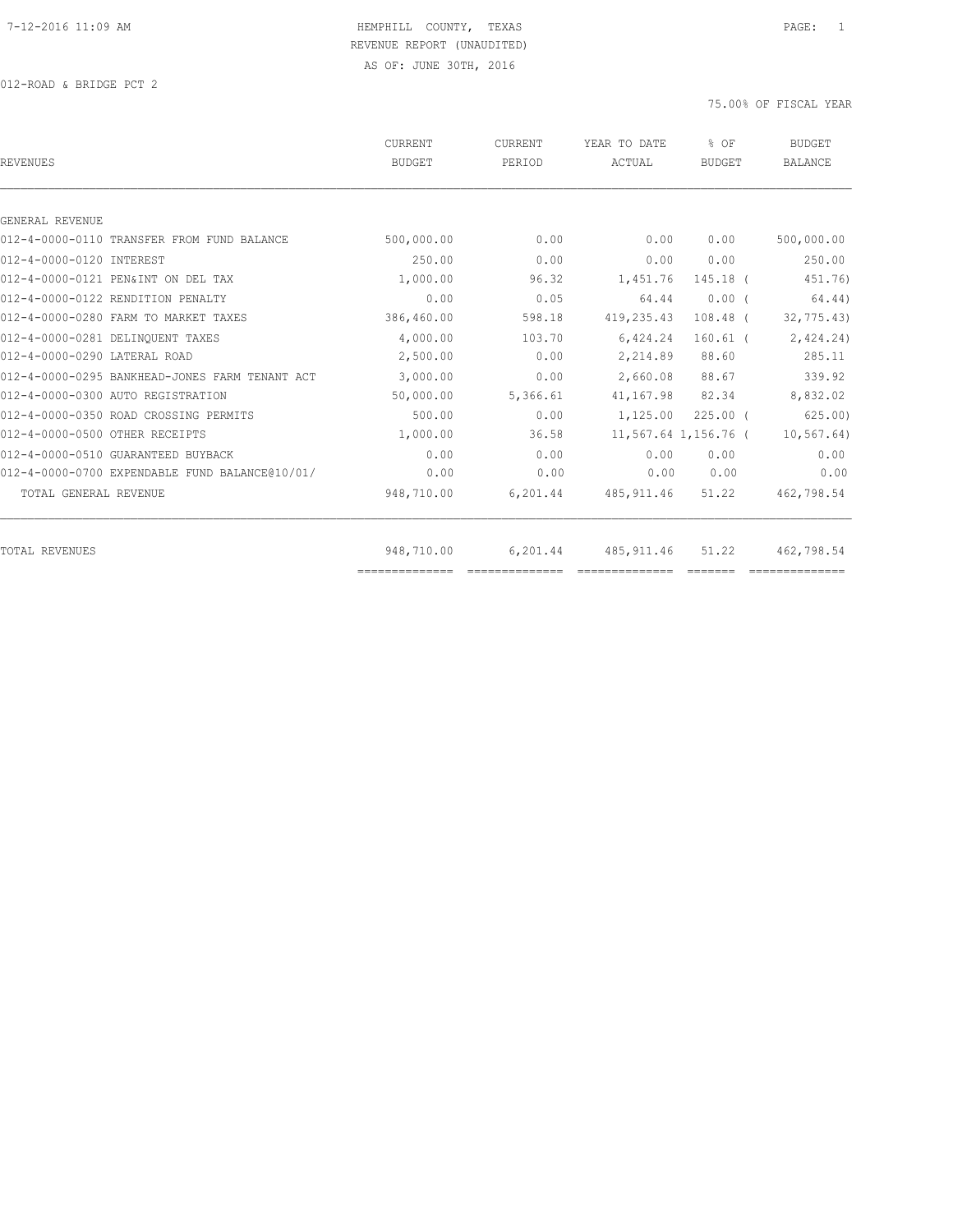| <b>REVENUES</b>                                | <b>CURRENT</b><br><b>BUDGET</b> | <b>CURRENT</b><br>PERIOD | YEAR TO DATE<br>ACTUAL | % OF<br><b>BUDGET</b> | <b>BUDGET</b><br><b>BALANCE</b> |
|------------------------------------------------|---------------------------------|--------------------------|------------------------|-----------------------|---------------------------------|
|                                                |                                 |                          |                        |                       |                                 |
| GENERAL REVENUE                                |                                 |                          |                        |                       |                                 |
| 013-4-0000-0110 TRANSFER FROM FUND BALANCE     | 500,000.00                      | 0.00                     | 0.00                   | 0.00                  | 500,000.00                      |
| 013-4-0000-0120 INTEREST                       | 500.00                          | 0.00                     | 0.00                   | 0.00                  | 500.00                          |
| 013-4-0000-0121 PEN&INT ON DEL TAX             | 1,500.00                        | 192.64                   | 2,903.46               | 193.56 (              | 1,403.46                        |
| 013-4-0000-0122 RENDITION PENALTY              | 0.00                            | 0.09                     | 128.84                 | $0.00$ (              | 128.84)                         |
| 013-4-0000-0280 FARM TO MARKET TAXES           | 772,920.00                      | 1,196.36                 | 838,470.87             | $108.48$ (            | 65, 550.87)                     |
| 013-4-0000-0281 DELINQUENT TAXES               | 6,000.00                        | 207.39                   | 12,848.54              | $214.14$ (            | 6,848.54)                       |
| 013-4-0000-0290 LATERAL ROAD                   | 5,000.00                        | 0.00                     | 4,429.79               | 88.60                 | 570.21                          |
| 013-4-0000-0295 BANKHEAD-JONES FARM TENANT ACT | 5,000.00                        | 0.00                     | 5,320.15               | $106.40$ (            | 320.15                          |
| 013-4-0000-0300 AUTO REGISTRATION              | 95,000.00                       | 10,733.20                | 82, 335.95             | 86.67                 | 12,664.05                       |
| 013-4-0000-0350 ROAD CROSSING PERMITS          | 1,500.00                        | 0.00                     | 2,437.50               | $162.50$ (            | 937.50)                         |
| 013-4-0000-0500 OTHER RECEIPTS                 | 1,000.00                        | 73.15                    |                        | 24,454.86 2,445.49 (  | 23, 454.86)                     |
| 013-4-0000-0510 GRANT FUNDS                    | 680,000.00                      | 0.00                     | 548,090.09             | 80.60                 | 131,909.91                      |
| TOTAL GENERAL REVENUE                          | 2,068,420.00                    | 12,402.83                | 1,521,420.05           | 73.55                 | 546,999.95                      |
| <b>TOTAL REVENUES</b>                          | 2,068,420.00                    |                          | 12,402.83 1,521,420.05 | 73.55                 | 546,999.95                      |
|                                                | ==============                  |                          |                        |                       |                                 |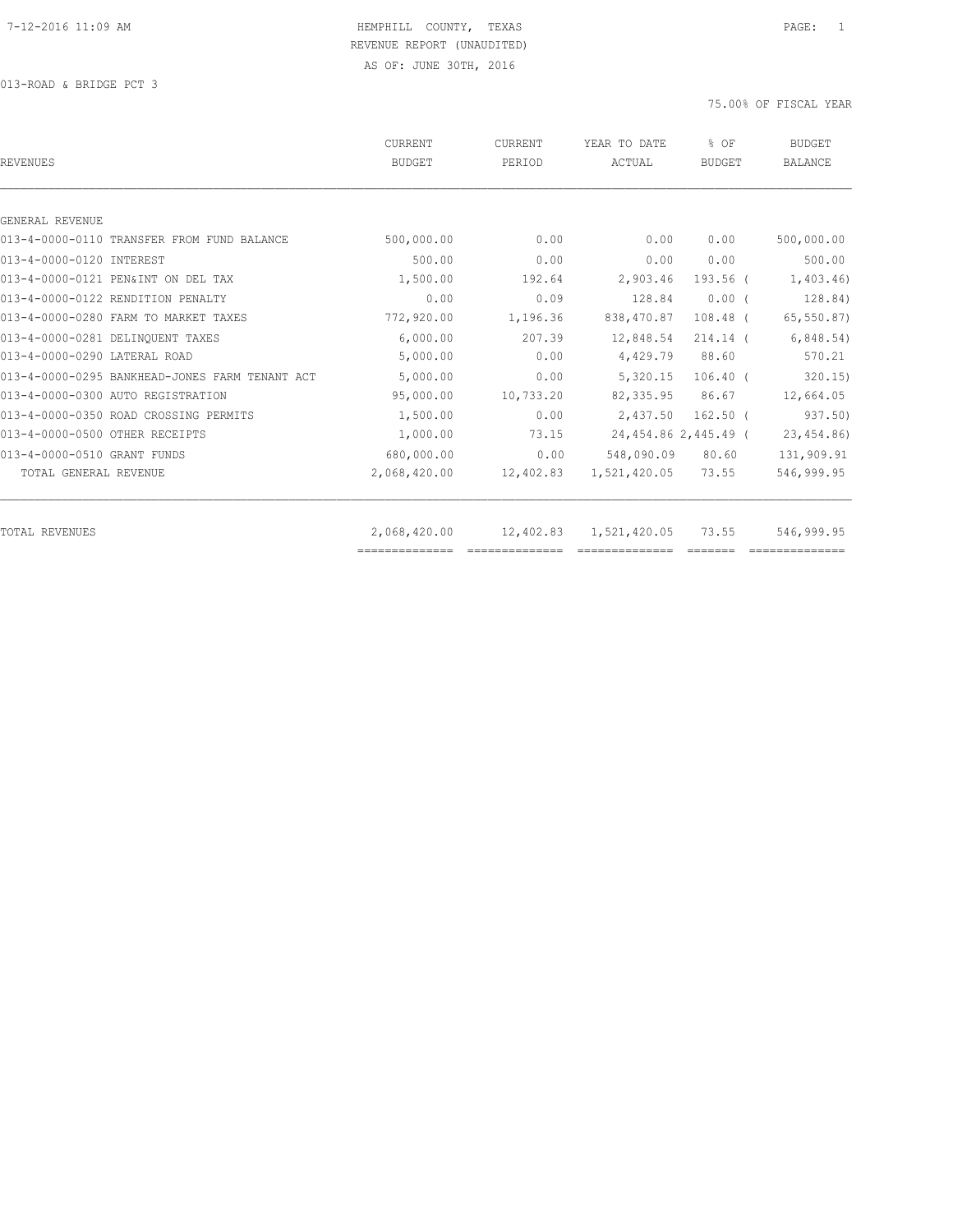014-ROAD & BRIDGE PCT 4

| REVENUES                                       | CURRENT<br>BUDGET | CURRENT<br>PERIOD | YEAR TO DATE<br>ACTUAL | % OF<br><b>BUDGET</b> | <b>BUDGET</b><br><b>BALANCE</b> |
|------------------------------------------------|-------------------|-------------------|------------------------|-----------------------|---------------------------------|
|                                                |                   |                   |                        |                       |                                 |
| GENERAL REVENUE                                |                   |                   |                        |                       |                                 |
| 014-4-0000-0110 TRANSFER FROM FUND BALANCE     | 600,000.00        | 0.00              | 0.00                   | 0.00                  | 600,000.00                      |
| 014-4-0000-0120 INTEREST                       | 500.00            | 0.00              | 0.00                   | 0.00                  | 500.00                          |
| 014-4-0000-0121 PEN&INT ON DEL TAX             | 2,500.00          | 170.62            | 2,571.63               | $102.87$ (            | 71.63)                          |
| 014-4-0000-0122 RENDITION PENALTY              | 0.00              | 0.08              | 114.11                 | $0.00$ (              | 114.11)                         |
| 014-4-0000-0280 FARM TO MARKET TAXES           | 684,586.00        | 1,059.63          | 742,645.63             | $108.48$ (            | 58,059.63)                      |
| 014-4-0000-0281 DELINQUENT TAXES               | 3,000.00          | 183.68            | 11,380.07              | $379.34$ (            | 8,380.07)                       |
| 014-4-0000-0290 LATERAL ROAD                   | 5,000.00          | 0.00              | 3,923.52               | 78.47                 | 1,076.48                        |
| 014-4-0000-0295 BANKHEAD-JONES FARM TENANT ACT | 5,000.00          | 0.00              | 4,712.14               | 94.24                 | 287.86                          |
| 014-4-0000-0300 AUTO REGISTRATION              | 85,000.00         | 9,506.55          | 72,926.10              | 85.80                 | 12,073.90                       |
| 014-4-0000-0350 ROAD CROSSING PERMITS          | 1,000.00          | 0.00              | 0.00                   | 0.00                  | 1,000.00                        |
| 014-4-0000-0500 OTHER RECEIPTS                 | 2,000.00          | 64.79             | 11,229.49              | $561.47$ (            | 9, 229.49)                      |
| 014-4-0000-0510 GRANT FUNDS                    | 360,000.00        | 0.00              | 165,302.08             | 45.92                 | 194,697.92                      |
| 014-4-0000-0700 EXPENDABLE FUND BALANCE@10/01/ | 0.00              | 0.00              | 0.00                   | 0.00                  | 0.00                            |
| TOTAL GENERAL REVENUE                          | 1,748,586.00      | 10,985.35         | 1,014,804.77           | 58.04                 | 733,781.23                      |
| TOTAL REVENUES                                 | 1,748,586.00      | 10,985.35         | 1,014,804.77           | 58.04                 | 733,781.23                      |
|                                                |                   |                   |                        |                       |                                 |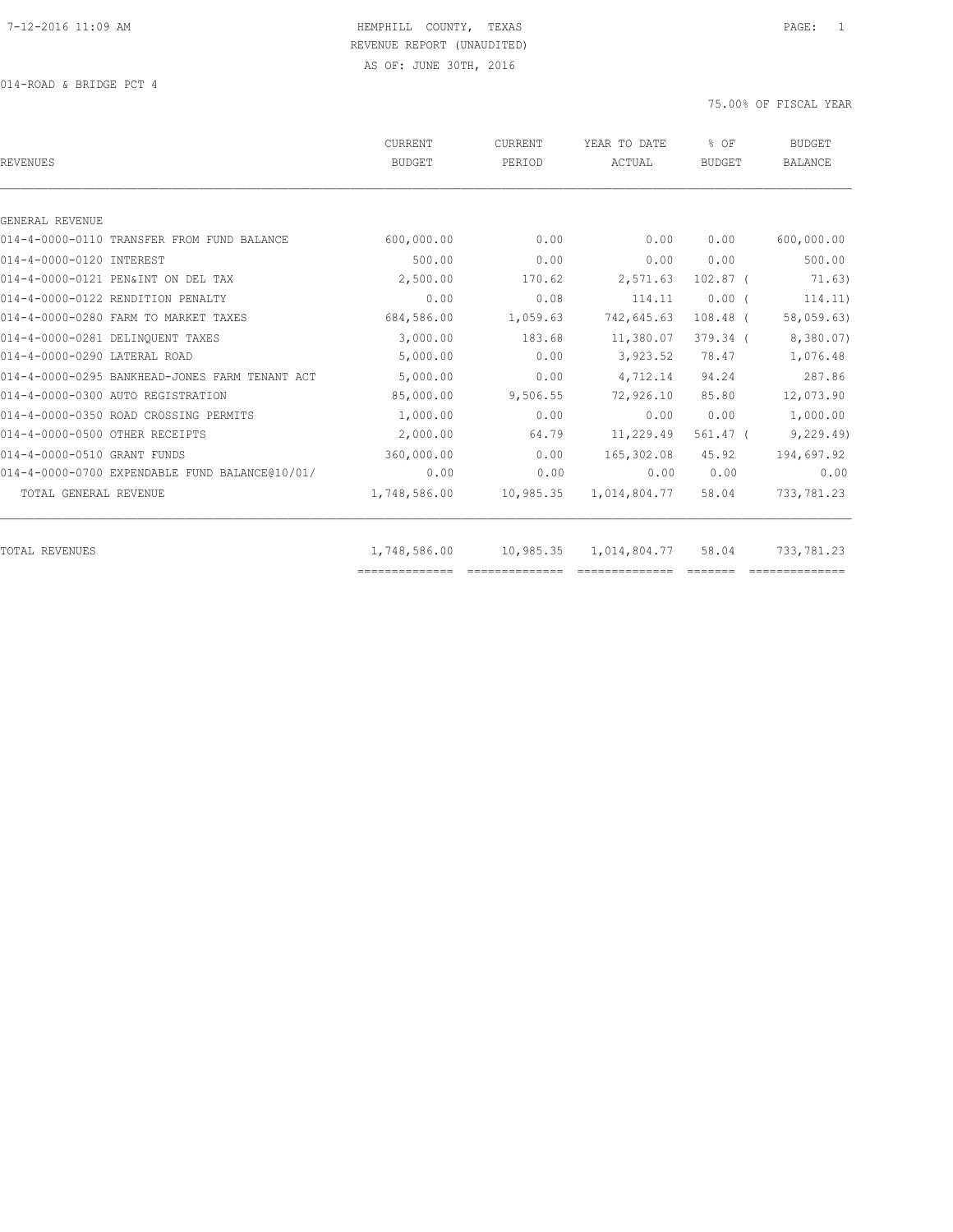| REVENUES                                       | <b>CURRENT</b><br>BUDGET | CURRENT<br>PERIOD | YEAR TO DATE<br>ACTUAL | % OF<br><b>BUDGET</b> | BUDGET<br><b>BALANCE</b> |
|------------------------------------------------|--------------------------|-------------------|------------------------|-----------------------|--------------------------|
| GENERAL REVENUE                                |                          |                   |                        |                       |                          |
| 022-4-0000-0110 TRANSFER FROM FUND BALANCE     | 80,000.00                | 0.00              | 0.00                   | 0.00                  | 80,000.00                |
| 022-4-0000-0191 COUNTY RECORDS PRESERVATION FE | 12,000.00                | 1,735.37          | 7,649.08               | 63.74                 | 4,350.92                 |
| TOTAL GENERAL REVENUE                          | 92,000.00                | 1,735.37          | 7,649.08               | 8.31                  | 84,350.92                |
|                                                |                          |                   |                        |                       |                          |
| TOTAL REVENUES                                 | 92,000.00                | 1,735.37          | 7,649.08               | 8.31                  | 84,350.92                |
|                                                | .                        |                   |                        |                       |                          |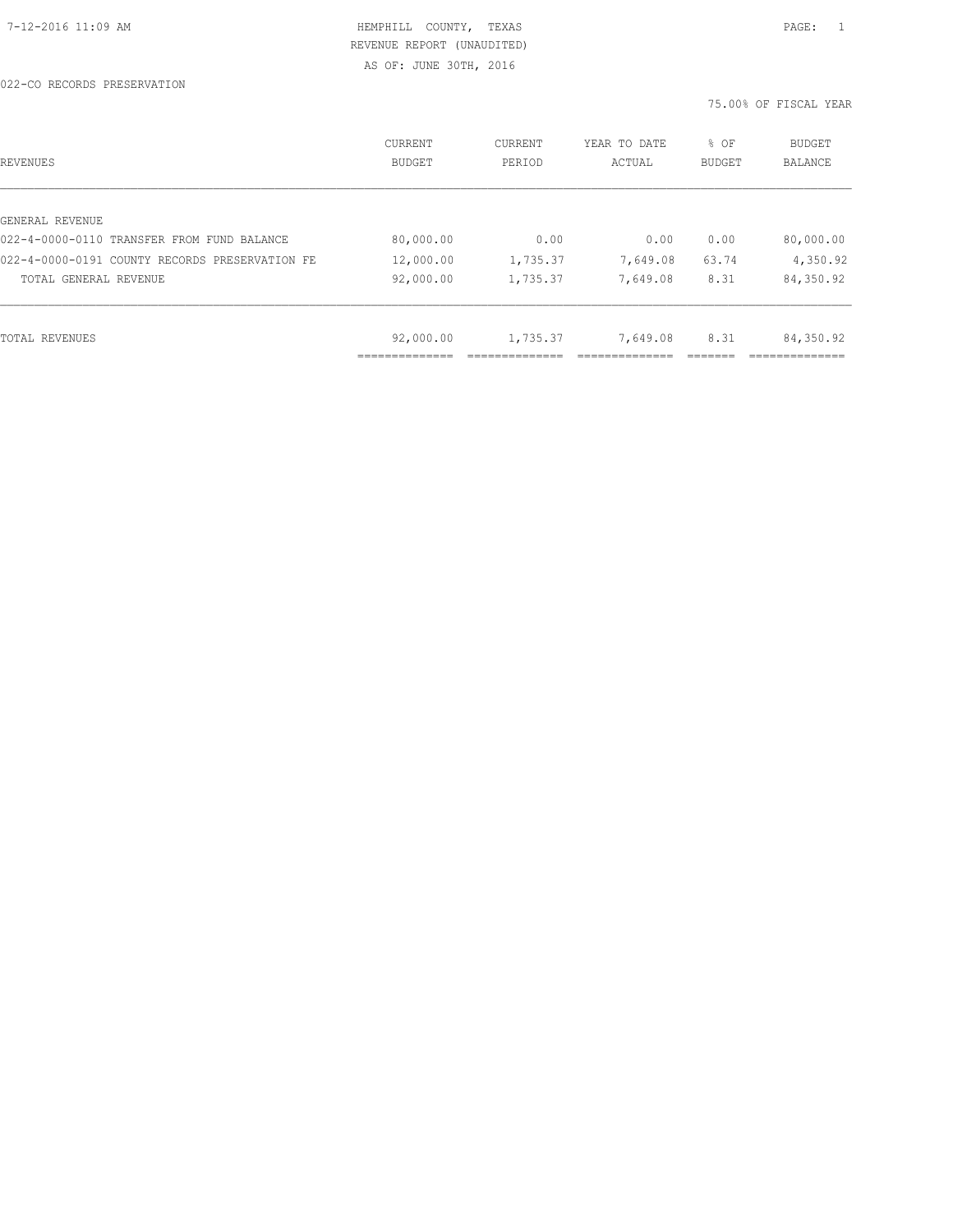| REVENUES                                      | CURRENT<br><b>BUDGET</b>   | CURRENT<br>PERIOD | YEAR TO DATE<br>ACTUAL | % OF<br>BUDGET | BUDGET<br><b>BALANCE</b> |
|-----------------------------------------------|----------------------------|-------------------|------------------------|----------------|--------------------------|
|                                               |                            |                   |                        |                |                          |
| GENERAL REVENUE                               |                            |                   |                        |                |                          |
| 023-4-0000-0110 TRANSFER FROM FUND BALANCE    | 0.00                       | 0.00              | 0.00                   | 0.00           | 0.00                     |
| 023-4-0000-0191 REV-CLK'S RECORD PRESERVATION | 800.00                     | 188.82            | 710.40                 | 88.80          | 89.60                    |
| TOTAL GENERAL REVENUE                         | 800.00                     | 188.82            | 710.40                 | 88.80          | 89.60                    |
|                                               |                            |                   |                        |                |                          |
| TOTAL REVENUES                                | 800.00                     | 188.82            | 710.40                 | 88.80          | 89.60                    |
|                                               | -----------<br>----------- |                   |                        |                | __________               |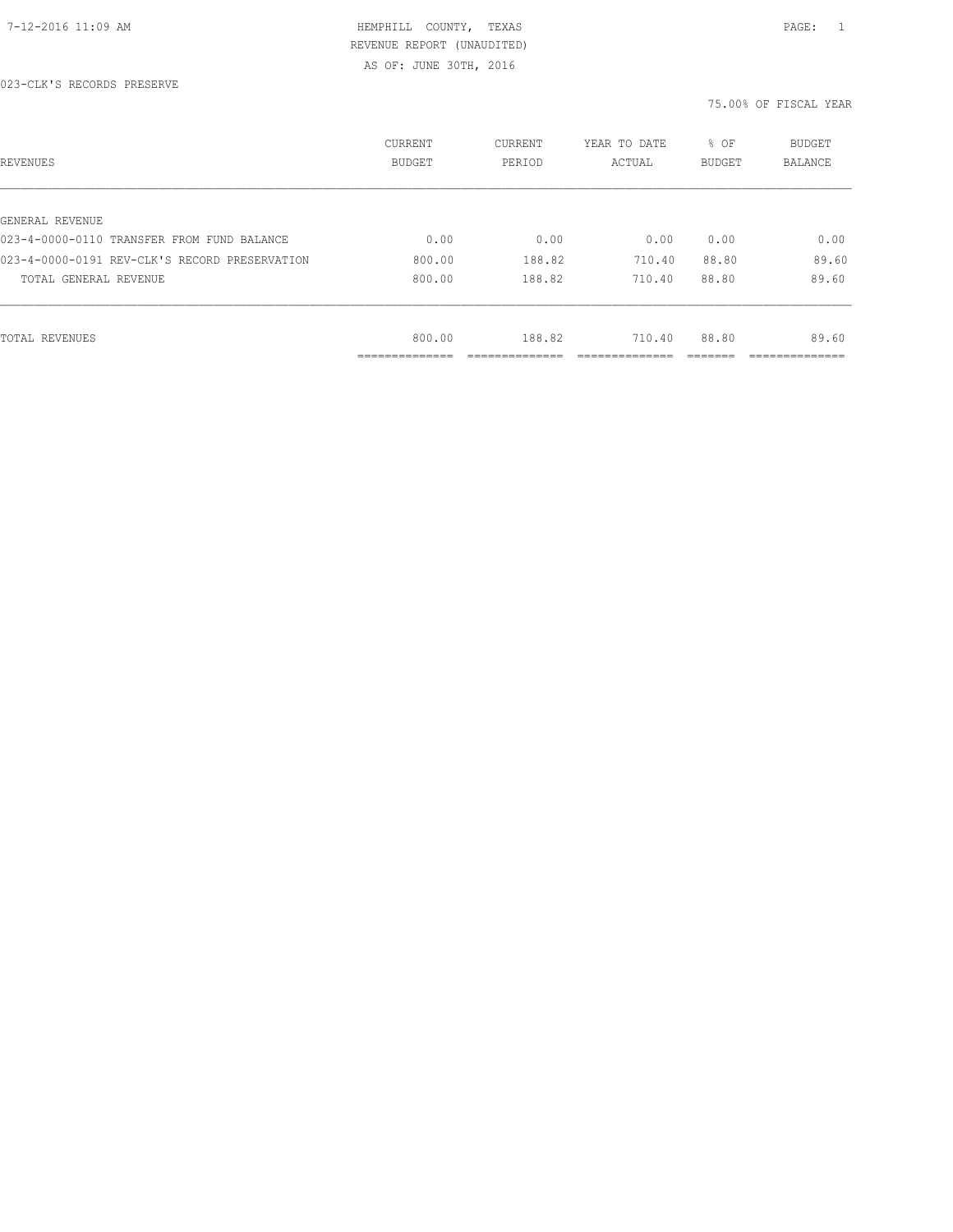| REVENUES                                   | CURRENT<br><b>BUDGET</b> | CURRENT<br>PERIOD | YEAR TO DATE<br>ACTUAL | % OF<br><b>BUDGET</b> | <b>BUDGET</b><br>BALANCE  |
|--------------------------------------------|--------------------------|-------------------|------------------------|-----------------------|---------------------------|
| GENERAL REVENUE                            |                          |                   |                        |                       |                           |
| 024-4-0000-0110 TRANSFER FROM FUND BALANCE | 10,000.00                | 0.00              | 0.00                   | 0.00                  | 10,000.00                 |
| 024-4-0000-0191 TECH FEES/EXP              | 3,000.00                 | 187.07            | 1,870.58               | 62.35                 | 1,129.42                  |
| TOTAL GENERAL REVENUE                      | 13,000.00                | 187.07            | 1,870.58               | 14.39                 | 11,129.42                 |
|                                            |                          |                   |                        |                       |                           |
| TOTAL REVENUES                             | 13,000.00                | 187.07            | 1,870.58               | 14.39                 | 11,129.42                 |
|                                            | __________               |                   |                        |                       | __________<br>___________ |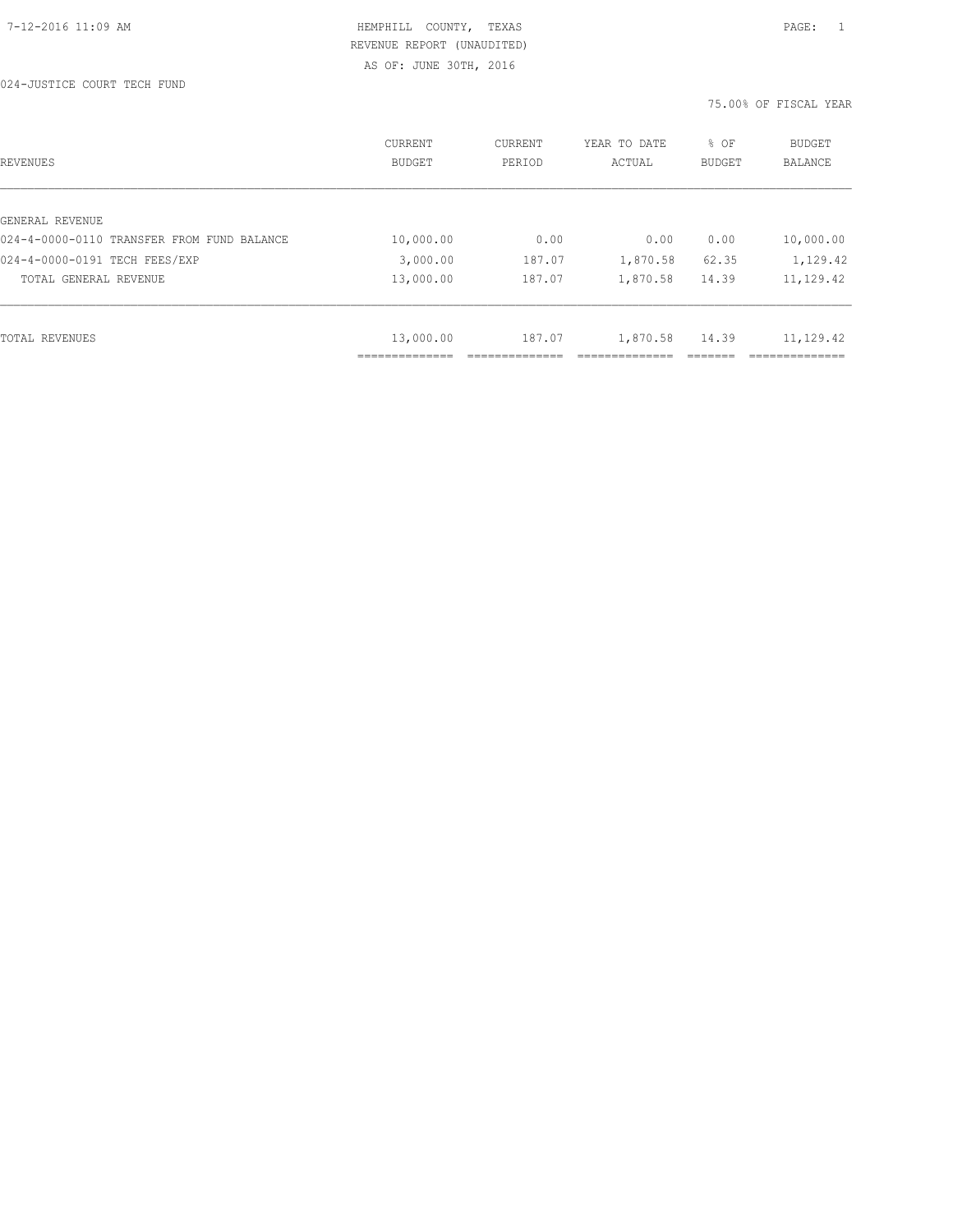| REVENUES                                   | CURRENT<br><b>BUDGET</b> | CURRENT<br>PERIOD | YEAR TO DATE<br>ACTUAL | % OF<br><b>BUDGET</b> | BUDGET<br>BALANCE |
|--------------------------------------------|--------------------------|-------------------|------------------------|-----------------------|-------------------|
|                                            |                          |                   |                        |                       |                   |
| GENERAL REVENUE                            |                          |                   |                        |                       |                   |
| 032-4-0000-0110 TRANSFER FROM FUND BALANCE | 17,000.00                | 0.00              | 0.00                   | 0.00                  | 17,000.00         |
| 032-4-0000-0220 FEES-CHECK COLLECTION      | 500.00                   | 80.00             | 205.00                 | 41.00                 | 295.00            |
| TOTAL GENERAL REVENUE                      | 17,500.00                | 80.00             | 205.00                 | 1.17                  | 17,295.00         |
|                                            |                          |                   |                        |                       |                   |
| TOTAL REVENUES                             | 17,500.00                | 80.00             | 205.00                 | 1.17                  | 17,295.00         |
|                                            | ___________              |                   |                        |                       |                   |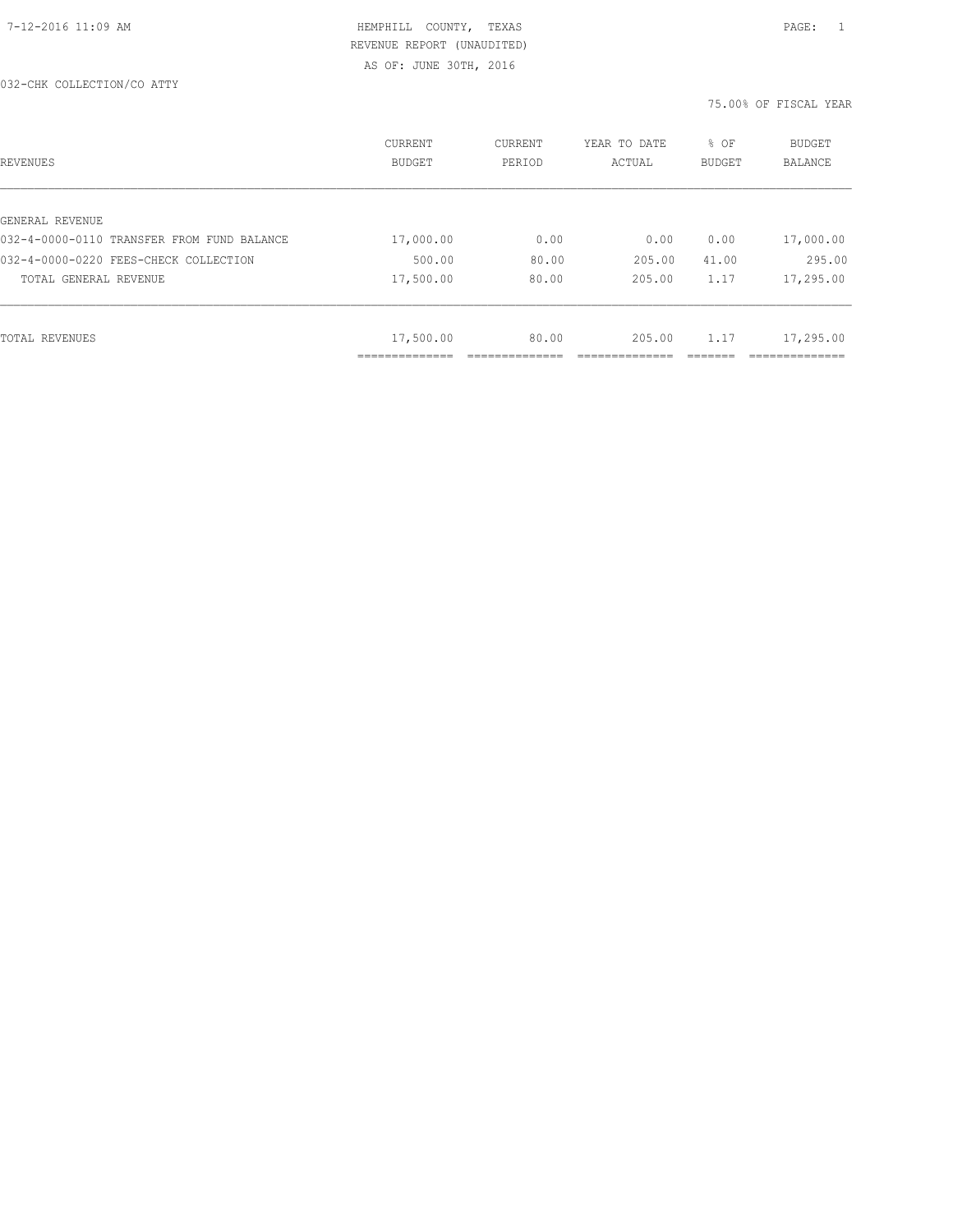036-ANNUAL LEOSE/LAW

| REVENUES                                   | CURRENT<br><b>BUDGET</b> | CURRENT<br>PERIOD | YEAR TO DATE<br>ACTUAL | % OF<br>BUDGET | BUDGET<br>BALANCE |
|--------------------------------------------|--------------------------|-------------------|------------------------|----------------|-------------------|
|                                            |                          |                   |                        |                |                   |
| GENERAL REVENUE                            |                          |                   |                        |                |                   |
| 036-4-0000-0110 TRANSFER FROM FUND BALANCE | 6,000.00                 | 0.00              | 0.00                   | 0.00           | 6,000.00          |
| 036-4-0000-0440 STATE FEES                 | 2,000.00                 | 0.00              | 1,644.53               | 82.23          | 355.47            |
| TOTAL GENERAL REVENUE                      | 8,000.00                 | 0.00              | 1,644.53               | 20.56          | 6, 355.47         |
|                                            |                          |                   |                        |                |                   |
| TOTAL REVENUES                             | 8,000.00                 | 0.00              | 1,644.53               | 20.56          | 6,355.47          |
|                                            |                          |                   |                        |                |                   |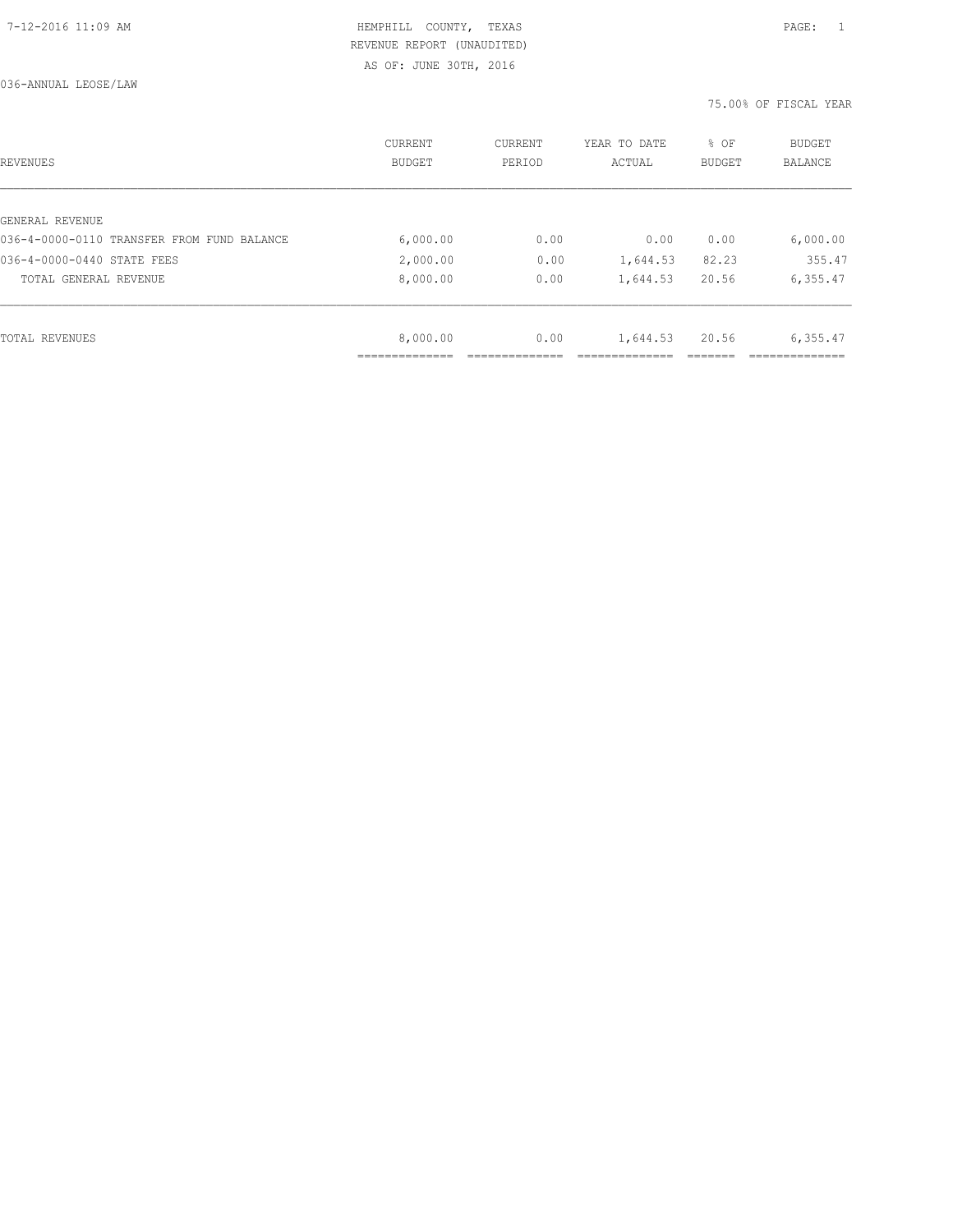| <b>REVENUES</b>                            | CURRENT<br><b>BUDGET</b> | CURRENT<br>PERIOD | YEAR TO DATE<br>ACTUAL | % OF<br><b>BUDGET</b> | <b>BUDGET</b><br><b>BALANCE</b> |
|--------------------------------------------|--------------------------|-------------------|------------------------|-----------------------|---------------------------------|
|                                            |                          |                   |                        |                       |                                 |
| GENERAL REVENUE                            |                          |                   |                        |                       |                                 |
| 046-4-0000-0110 TRANSFER FROM FUND BALANCE | 50,000.00                | 0.00              | 0.00                   | 0.00                  | 50,000.00                       |
| 046-4-0000-0260 GRANT AWARD                | 7,000.00                 | 0.00              | 3,229.00               | 46.13                 | 3,771.00                        |
| TOTAL GENERAL REVENUE                      | 57,000.00                | 0.00              | 3,229.00               | 5.66                  | 53,771.00                       |
|                                            |                          |                   |                        |                       |                                 |
| TOTAL REVENUES                             | 57,000.00                | 0.00              | 3,229.00               | 5.66                  | 53,771.00                       |
|                                            |                          |                   |                        |                       |                                 |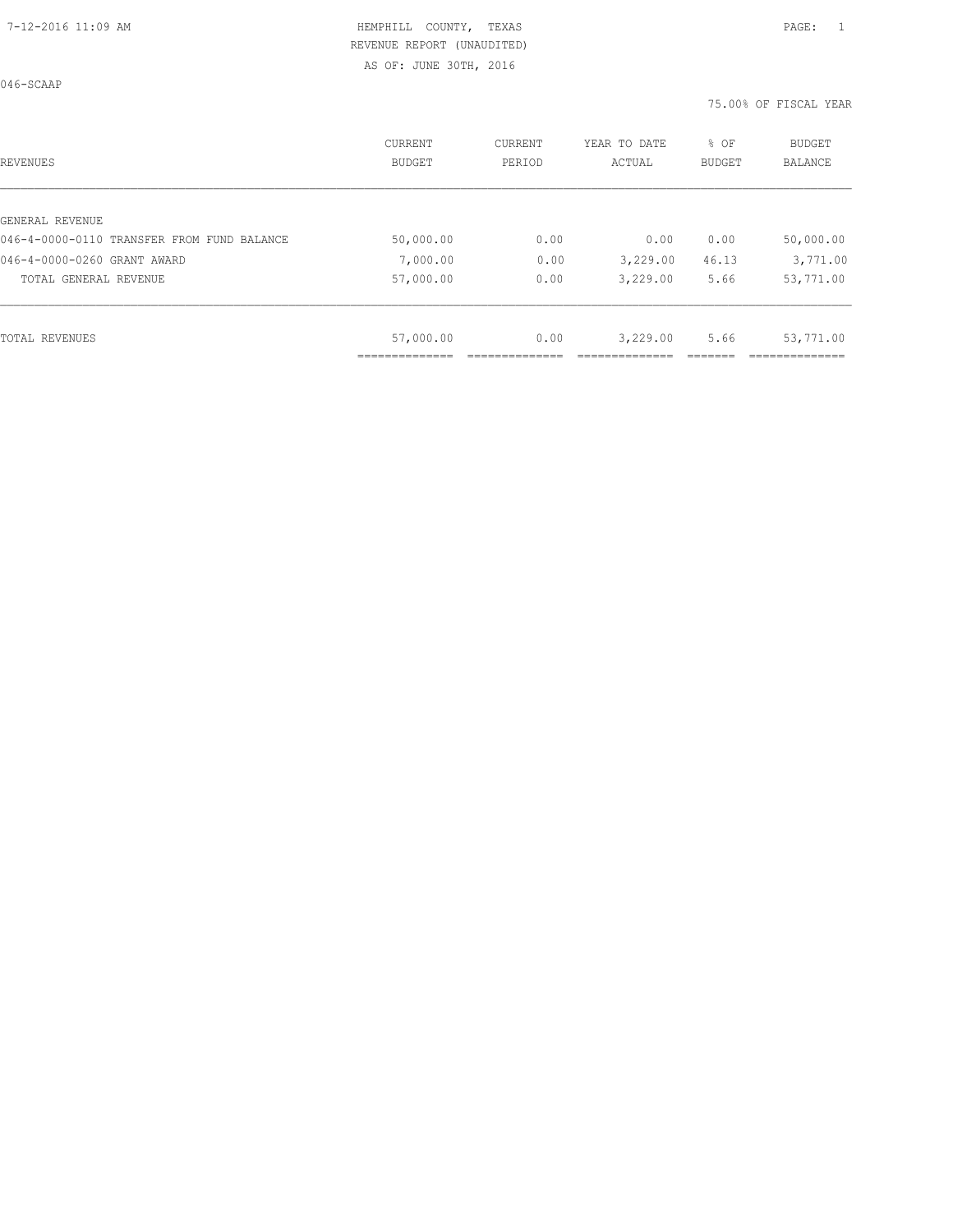AS OF: JUNE 30TH, 2016

| REVENUES                             | CURRENT<br><b>BUDGET</b> | CURRENT<br>PERIOD | YEAR TO DATE<br>ACTUAL | % OF<br><b>BUDGET</b> | BUDGET<br><b>BALANCE</b> |
|--------------------------------------|--------------------------|-------------------|------------------------|-----------------------|--------------------------|
|                                      |                          |                   |                        |                       |                          |
| GENERAL REVENUE                      |                          |                   |                        |                       |                          |
| 047-4-0000-0401 SALES/COMMISSARY     | 0.00                     | 0.00              | 0.00                   | 0.00                  | 0.00                     |
| 047-4-0000-0500 MISCELLANEOUS INCOME | 0.00                     | 0.00              | 0.00                   | 0.00                  | 0.00                     |
| TOTAL GENERAL REVENUE                | 0.00                     | 0.00              | 0.00                   | 0.00                  | 0.00                     |
|                                      |                          |                   |                        |                       |                          |
| TOTAL REVENUES                       | 0.00                     | 0.00              | 0.00                   | 0.00                  | 0.00                     |
|                                      |                          |                   |                        |                       |                          |